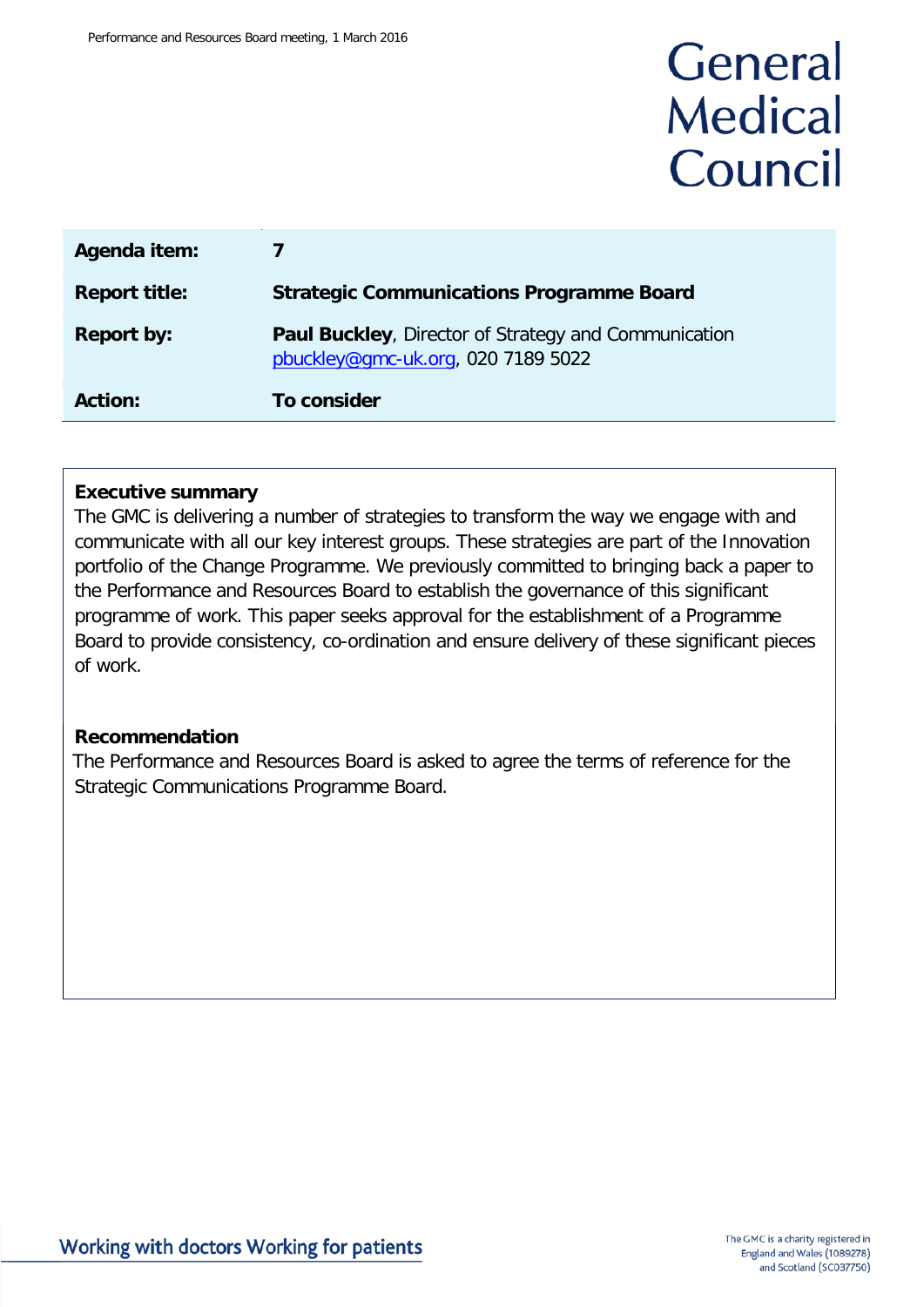## **Strategic Communications Programme Board**

- **1** The Performance and Resources Board has had a number of discussions over the past year about our plans to become more strategic in our approach to communications. As we enter a critical phase of this work, the Performance and Resources Board is invited to consider and approve the terms of reference at Annex A, to establish a cross-directorate programme board to review strategic communication projects throughout the organisation, focusing on the delivery of the programme's critical path, project outputs and benefits.
- **2** The projects that will be reviewed and monitored under this programme of work are as follows:
	- *Digital Media Strategy* delivering digital first and transforming the GMC's digital estate.
	- Customer Service Strategy to define our customers and provide framework to guide policy, processes and procedures and help share our communication and behaviour.
	- List of Registered Medical Practitioners (LRMP) supporting the further development of LRMP including plans for additional content and functionality, ensuring there is a consistent approach across our digital estate.
	- **Communications Engagement Strategy to define our messages, channels and** approach for engaging with all of our key audiences
- **3** The Programme Board will be responsible for:
	- **a** Ensuring that project plans are being delivered.
	- **b** Removing barriers to progress.
	- **c** Assuring collaboration across directorates and projects.
	- **d** Identifying resources and priorities.
	- **e** Continued justification.
	- **f** Realisation of benefits.
	- **g** Escalating issues as necessary to the Chief Operating Officer and/or Performance and Resources Board.
- **4** The Board will be made up of senior GMC colleagues from key directorates involved: Strategy and Communications, Education and Standards, Fitness to Practise,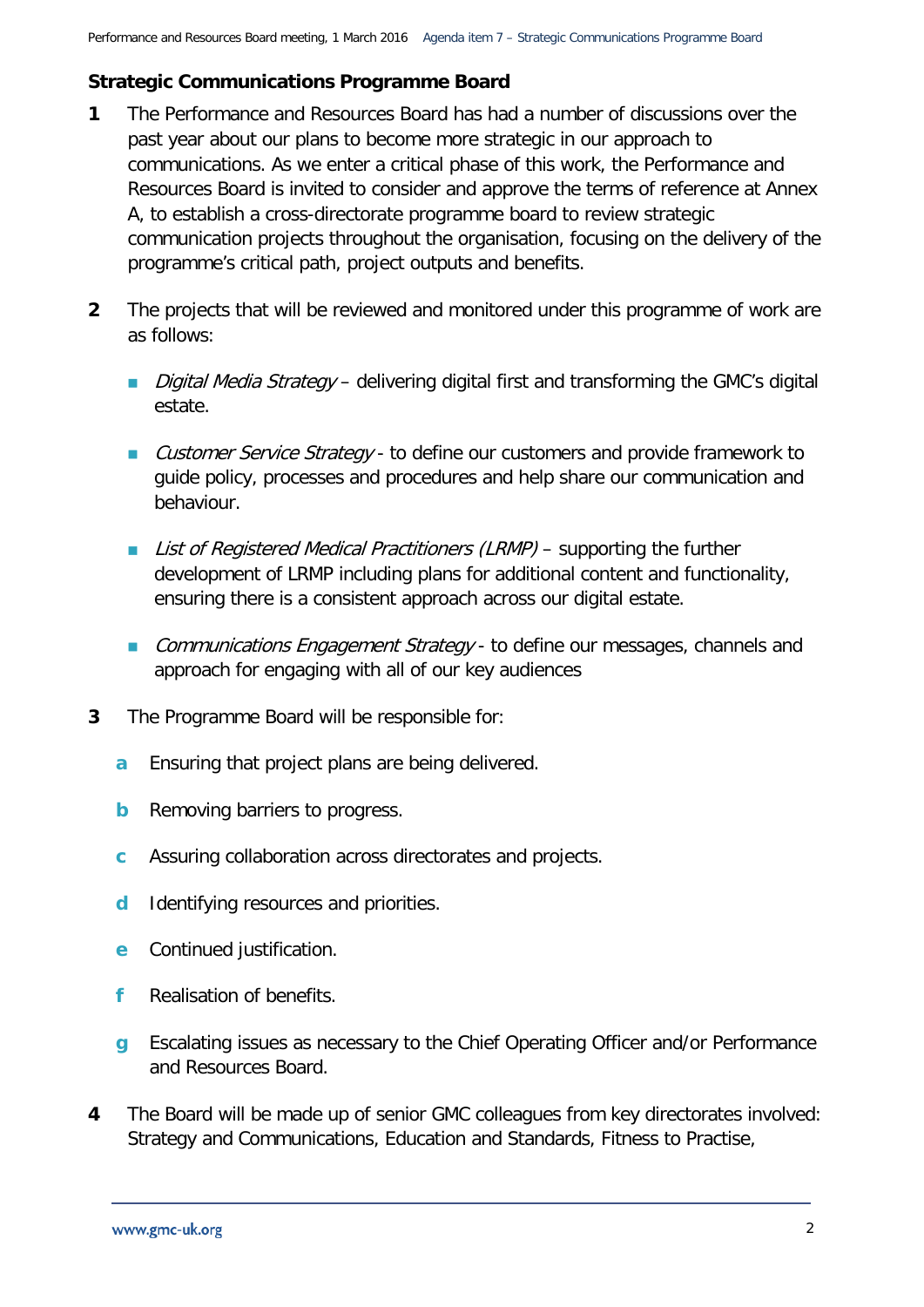Resources and Quality Assurance, Registration and Revalidation and the Office of the Chair and Chief Executive.

**5** Inputs to the Board and reporting are covered in the Terms of Reference at Annex A.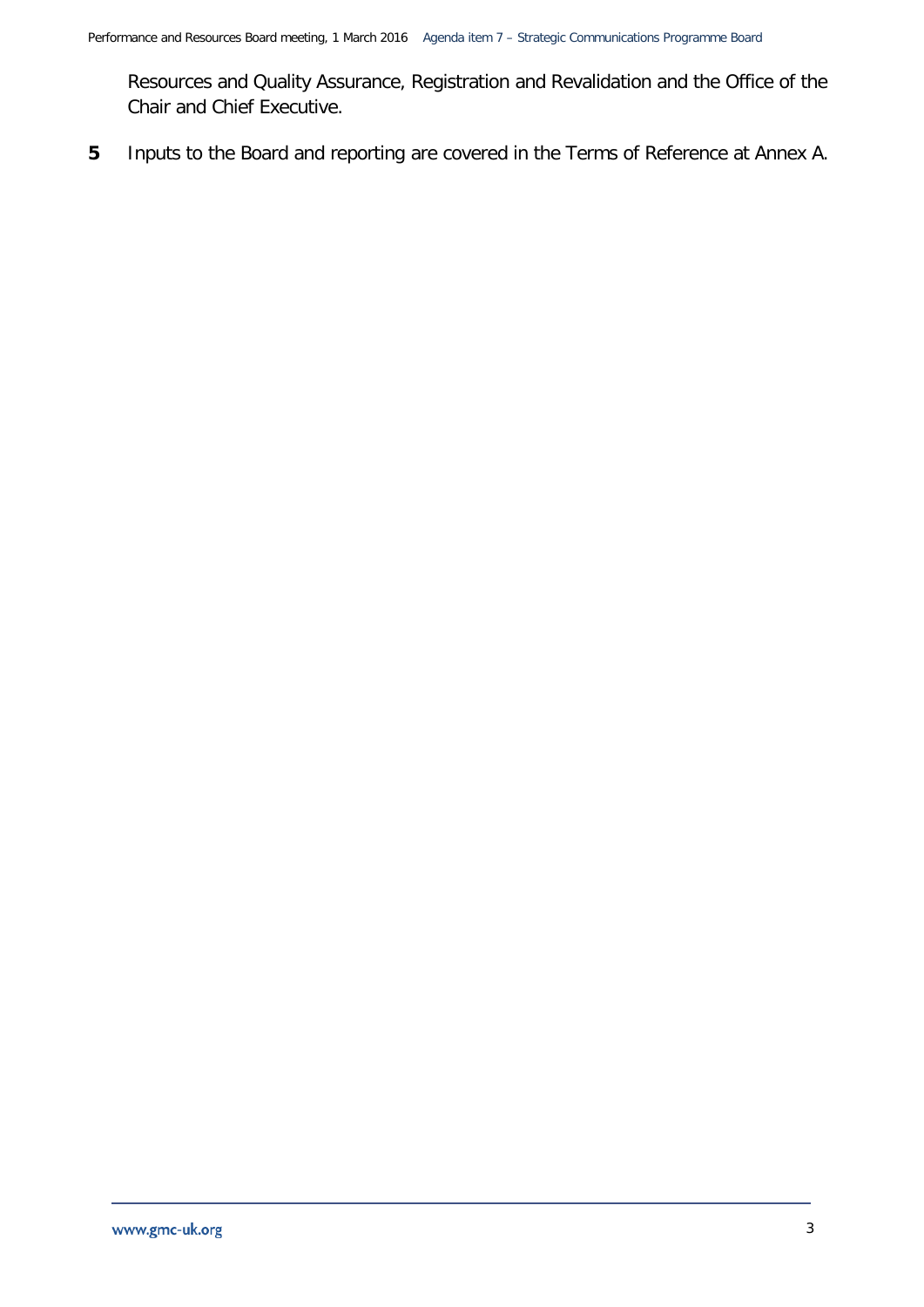#### **7 – Strategic Communication Programme Board**

# General **Medical** Council

**7 – Annex A**

# **Strategic Communication Programme Board Terms of Reference**

## **Purpose**

- **1** This document outlines the roles and responsibilities of the Programme Board and the objectives for the project.
- **2** The Board's purpose is to support the delivery of the GMC's strategic communication projects. These projects, which constitute the bulk of the Innovation portfolio within the Change Programme, are interlinked and they require a large amount of cross-directorate work in 2016. The Board will provide consistency, help communications, ensure delivery and provide a forum for ensuring rapid progress.

# **The Programme Board**

- **3** The Programme Board is established to review strategic communication projects through the organisation, focusing on the delivery of the programmes critical path, project outputs and benefits. The Board is made up of senior GMC colleagues from key directorates involved.
- **4** Frequency: the Project Board will meet once a month for the first six months, after which we will review and evaluate the frequency. Papers will be submitted one week in advance of the meetings unless otherwise agreed by the Chair.

# **Reporting groups**

**5** This Programme Board will support the delivery of a number of projects under the Innovation Portfolio of the Change Programme, and will report into the Performance and Resources Board.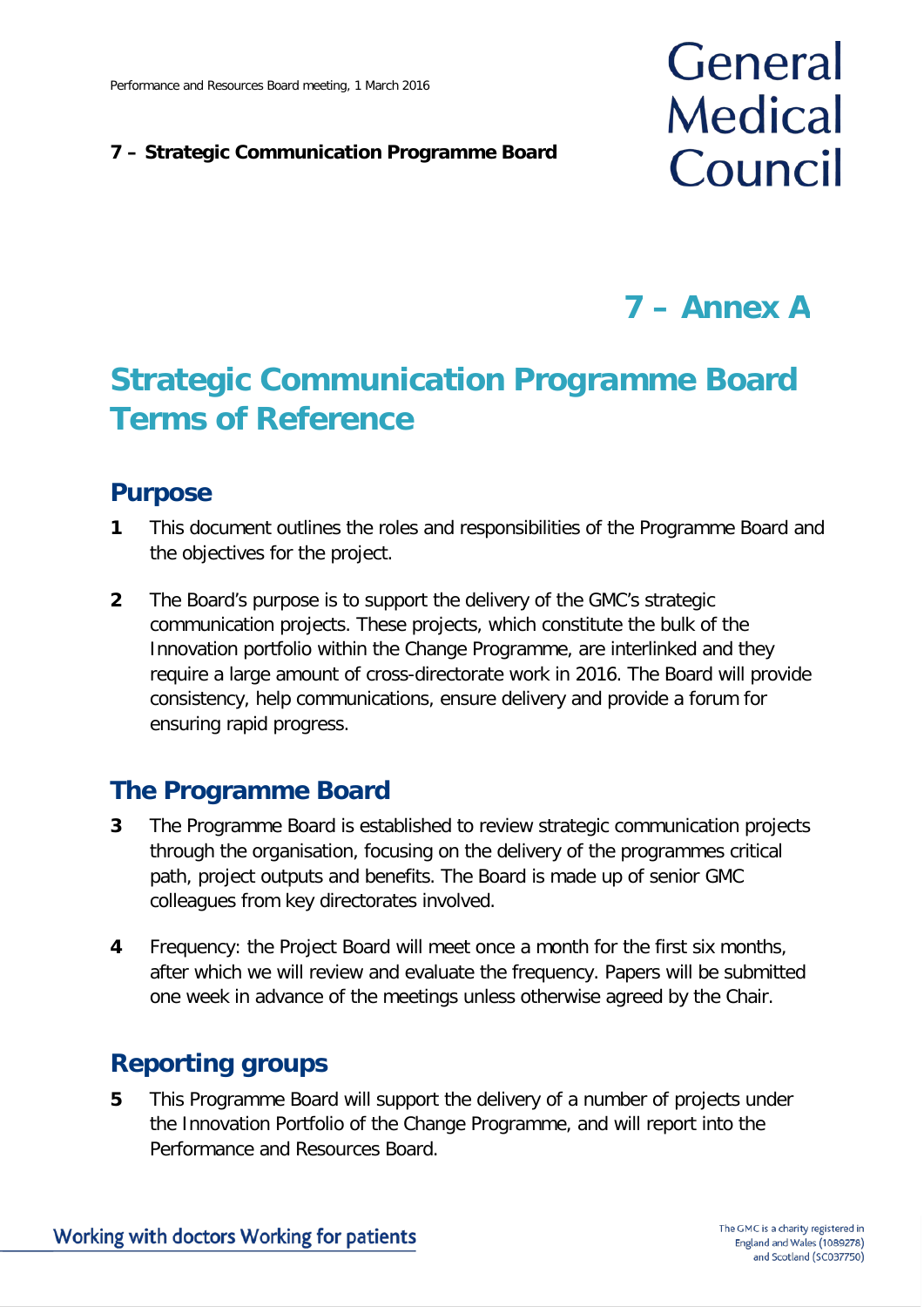**6** The strategic communications projects are governed by the Programme Board serving as the central coordination to track the projects' critical path, outputs and benefits.

## **Members**

| <b>Name</b>             | <b>Role</b>               | <b>Directorate</b>                 |
|-------------------------|---------------------------|------------------------------------|
| Paul Buckley - Chair    | Director of S&C           | <b>Strategy and Communications</b> |
| Stephanie McNamara      | <b>Assistant Director</b> | <b>Strategy and Communications</b> |
| Luke Bruce              | <b>Assistant Director</b> | <b>Strategy and Communications</b> |
| <b>Shane Carmichael</b> | <b>Assistant Director</b> | <b>Strategy and Communications</b> |
| <b>Neil Roberts</b>     | Director of R&QA          | Resources and Quality Assurance    |
| Dave Anson              | <b>Assistant Director</b> | R&QA - Information Systems         |
| AD level - TBC          |                           | <b>Education and Standards</b>     |
| AD level - TBC          |                           | R&R - Revalidation                 |
| AD level / ELA - TBC    |                           | <b>Fitness to Practice</b>         |
| AD level - TBC          |                           | <b>OCCE</b>                        |

**7** Members above as of 09.02.2016.

## **Responsibilities**

- **8** The Board is responsible for:
	- **a** ensuring that project plans are being delivered on schedule
	- **b** removing barriers to progress
	- **c** assuring collaboration across directorates and projects
	- **d** identifying resources and priorities
	- **e** ensuring there is continued business justification
	- **f** ensuing the projects are working towards the realisation of benefits
	- **g** escalating issues as necessary to the COO and/or Performance and Resources Board.

#### **Inputs**

**9** The Programme Board will be provided with: